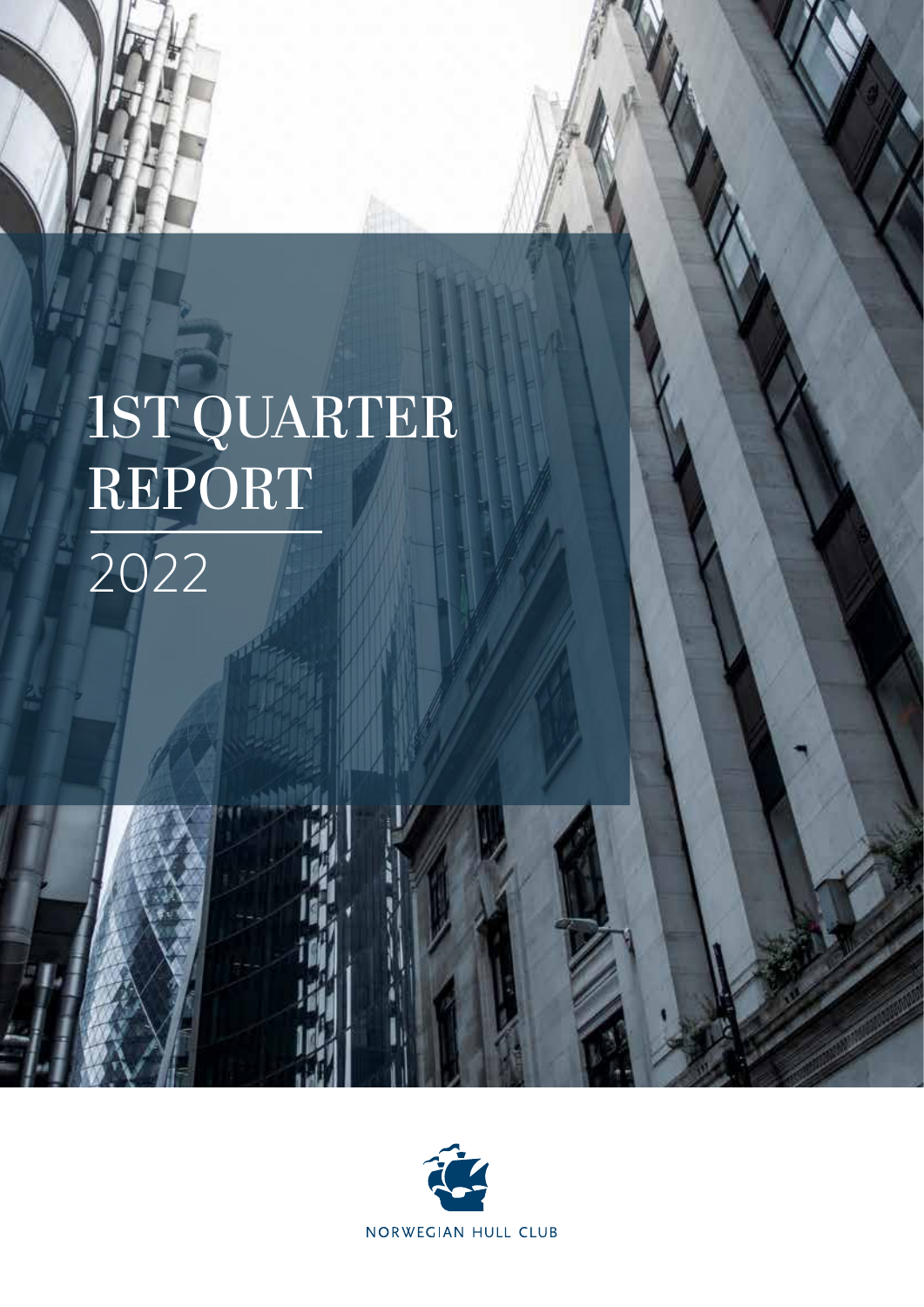- **3** *Summary Interim Report 1Q 2022*
- **4** *Key Figures*
- **6** *Statement of Comprehensive Income*
- **8** *Balance Sheet*
- **10** *Statement of Cash Flow*
- **11** *Development in Equity*
- **12** *Explanatory Notes to the Interim Financial Report*

## TABLE OF **CONTENTS**

## SUMMARY INTERIM REPORT 1Q 2022

The result for Norwegian Hull Club for the first three months of 2022 is USD 10.8 million. Technical result from insurance operations is USD 23.2 million, while the result from investments and other financial items is minus USD 12.4 million.

Profitability on insurance operations is above expectations due to positive claims development and higher premium income. The combined ratio is 61 % so far in 2022.

Return on the investment portfolio is minus 2.3 %. The USD return corresponds to minus USD 12.3 million. The balance of financial income stems from interest earned on bank accounts and receivables as well as foreign exchange items.

Capital adequacy has improved since the end of 2021 and equity is USD 381.3 million at the end of March 2022.



*The photographs in this report were taken in and around The Club's Lime Street premises in London.*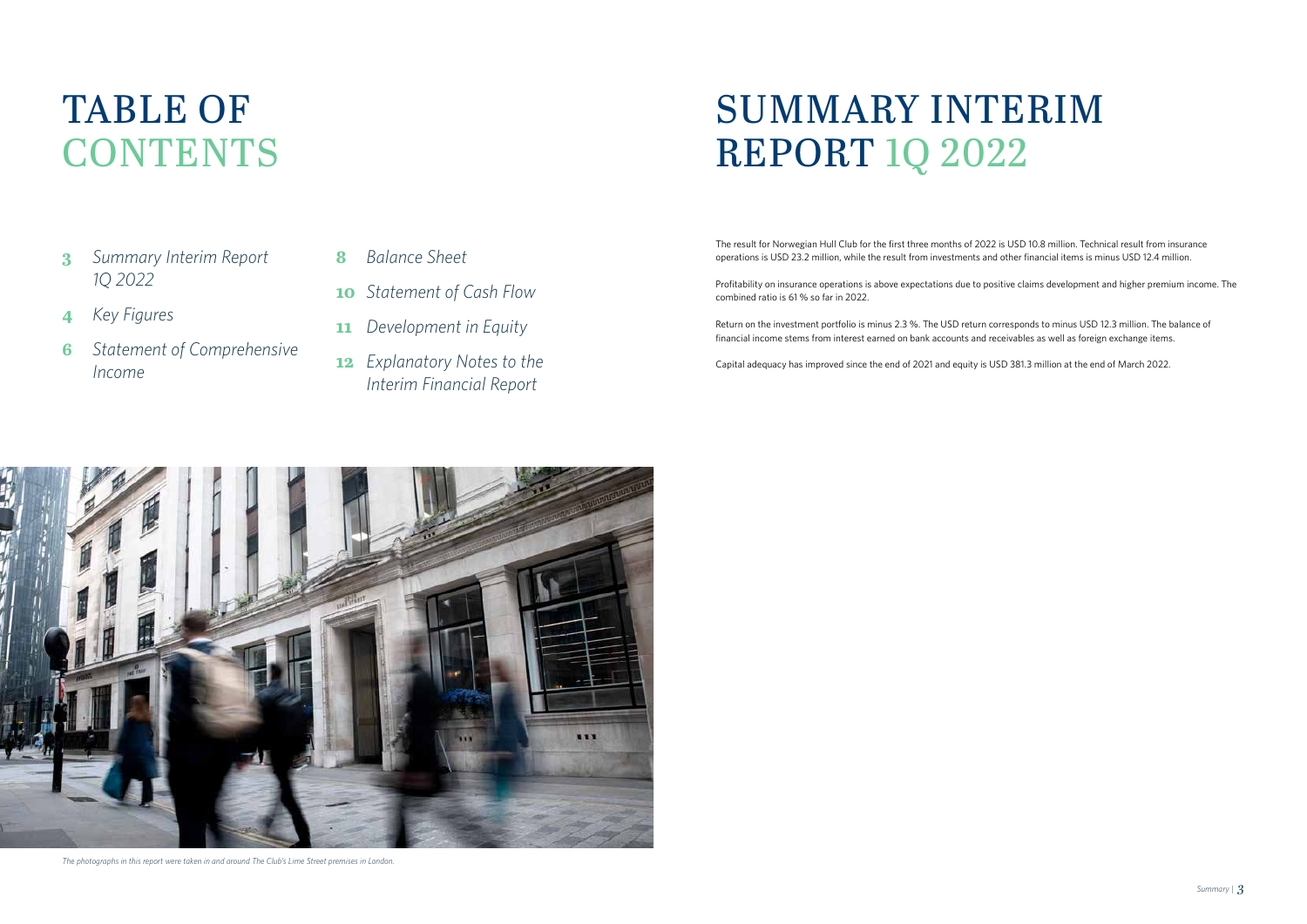#### *All figures in USD 000's*

|                                  | 01.01.-31.03.2022 | 01.01.-31.03.2021 | 2021      |
|----------------------------------|-------------------|-------------------|-----------|
| Gross earned premiums            | 71 156            | 69 1 25           | 267 642   |
| Gross claims                     | $-31642$          | $-35681$          | $-175700$ |
| <b>Gross result</b>              | 39 514            | 33 444            | 91 942    |
| Premiums for own account         | 59 871            | 55 887            | 222 068   |
| Claims for own account           | $-30828$          | $-32738$          | $-159067$ |
| Insurance result for own account | 29 044            | 23 149            | 63 001    |
| Net operating expenses           | $-5848$           | $-4566$           | $-23494$  |
| <b>Technical result</b>          | 23 196            | 18 5 83           | 39 507    |
| Net financial items              | $-12373$          | -1 059            | 7489      |
| <b>Operating result</b>          | 10823             | 17 524            | 46 996    |
| Loss ratio for own account       | 51 %              | 59 %              | 72 %      |
| Combined ratio                   | 61 %              | 67 %              | 82 %      |
|                                  | 31.03.2022        | 31.12.2021        |           |
| Investment portfolio             | 538 041           | 552 664           |           |
| Bank deposits                    | 49 002            | 38 012            |           |
| Receivables                      | 285 320           | 289 901           |           |
| Other assets                     | 24 171            | 24 585            |           |
| <b>TOTAL ASSETS</b>              | 896 535           | 905 162           |           |
| Equity                           | 381 308           | 374 396           |           |
| Claims provision                 | 227 879           | 247 704           |           |
| Other provisions                 | 170 752           | 162 180           |           |
| Payables and other liabilities   | 116 595           | 120 882           |           |
| TOTAL EQUITY AND LIABILITIES     | 896 535           | 905 162           |           |



## KEY FIGURES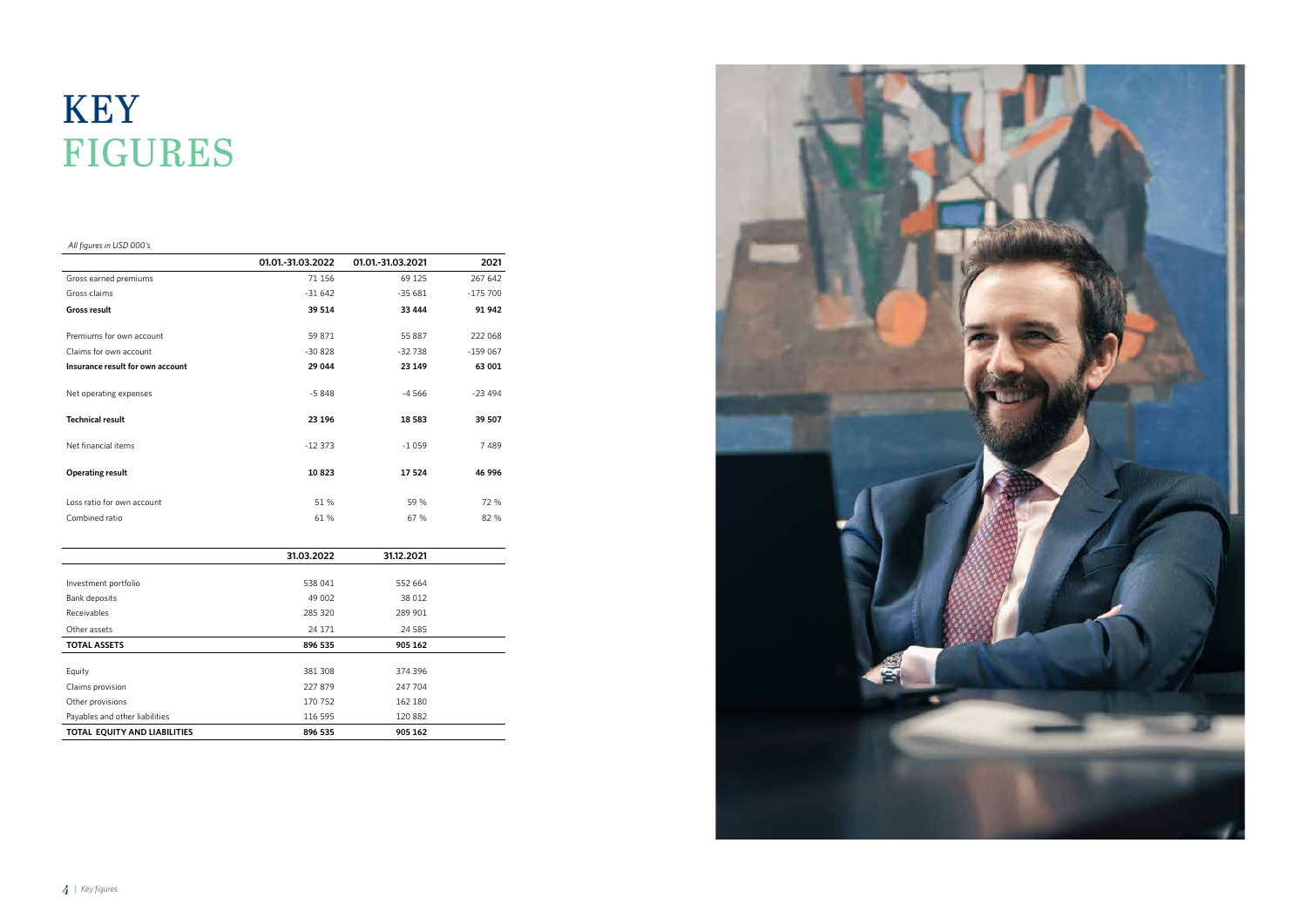#### *All figures in USD*

|    |                                                  | 31.03.2022  | 31.03.2021    |
|----|--------------------------------------------------|-------------|---------------|
|    | Gross earned premiums                            | 71 155 861  | 69 125 457    |
|    | Reinsurance premiums                             | $-11284402$ | -13 238 734   |
| Α  | Premiums for own account                         | 59 871 458  | 55 886 723    |
| B  | Other insurance related income                   | 1652173     | 1 449 159     |
|    | Gross accrued claims                             | 31 641 927  | 35 681 445    |
|    | Reinsurers share of gross claims                 | $-814326$   | $-2943729$    |
| C  | <b>Claims for own account</b>                    | 30 827 601  | 32 737 716    |
|    | Marketing expenses                               | 3 625 756   | 2 868 335     |
| D  | Total insurance related expenses for own account | 3 625 756   | 7 998 066     |
| Е  | Other insurance related expenses                 | 3 874 716   | 3 146 871     |
| F. | Operating result technical accounts (A+B-C-D-E)  | 23 195 557  | 18 582 960    |
|    | Financial income                                 | 2 446 286   | 3 2 3 7 8 5 5 |
|    | Realised gains and losses                        | 739 603     | 39 991        |
|    | Adjustment investment portfolio                  | $-15027775$ | -3 784 042    |
| G  | <b>Total financial income</b>                    | -11 841 886 | -506 197      |
| н  | Administration expenses financial assets         | 531 135     | 553 000       |
| T  | Result from ordinary operations (F+G-H)          | 10 822 536  | 17 523 763    |
| J  | Tax expenses (income)                            | 3 910 270   | 4 380 941     |
| K  | Result before other result components (I-J)      | 6 912 266   | 13 142 822    |



### STATEMENT OF **COMPREHENSIVE** INCOME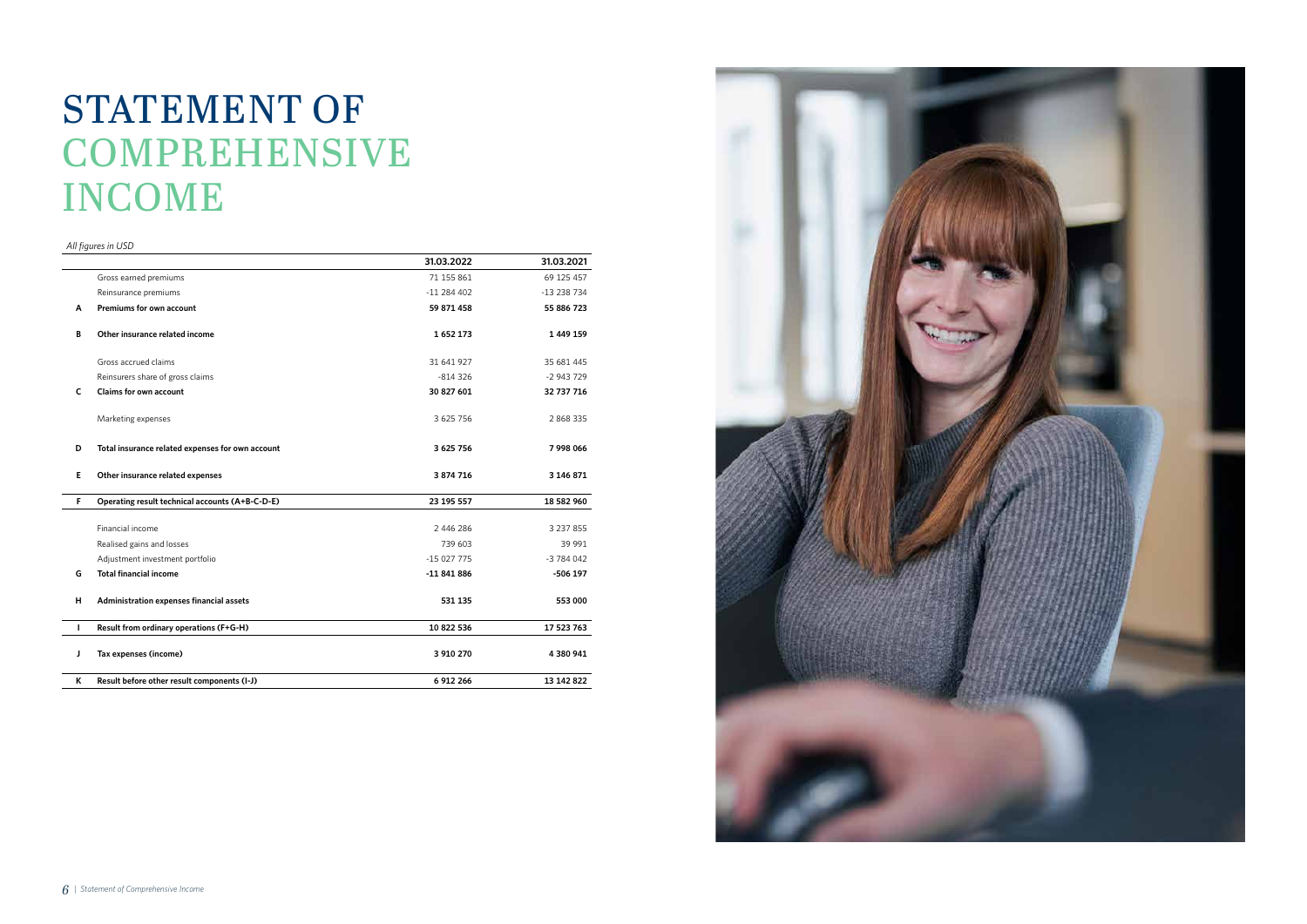#### Assets

#### *All figures in USD*

### BALANCE **SHEET**

|                                                    | 31.03.2022  | 31.12.2021  |
|----------------------------------------------------|-------------|-------------|
|                                                    |             |             |
| Shares in subsidiaries                             | 3 609 044   | 3 432 104   |
| Other shares                                       | 7738052     | 7738052     |
| Mortgage loans                                     | 5 720 177   | 6 158 067   |
| Stocks and shares                                  | 113 700 703 | 112 288 883 |
| Syndicated loans                                   | 1988 631    |             |
| Bonds and foreign exchange contracts               | 420 465 098 | 436 574 158 |
| Financial derivatives                              | 901 873     | 1 220 978   |
| Bank deposits investment portfolio                 | 984 805     | 2 575 924   |
| <b>Total financial assets</b>                      | 555 108 381 | 570 168 873 |
|                                                    |             |             |
| Reinsured proportion of gross premium provisions   | 31 422 424  | 29 240 468  |
| Reinsured proportion of gross claims provision     | 23 340 548  | 35 609 546  |
| Total reinsured proportion of insurance provisions | 55 762 972  | 64 850 014  |
| Insurance related receivables                      | 173 442 194 | 164 833 941 |
| Reinsurance receivables                            | 9 9 18 0 00 | 3 874 862   |
| Disbursements                                      | 25 810 977  | 36 917 927  |
| Other receivables                                  | 20 386 183  | 19 424 668  |
| <b>Total receivables</b>                           | 229 557 354 | 225 051 398 |
| Properties                                         | 2 089 030   | 2 089 030   |
| Equipment and fixtures                             | 3 938 821   | 4 003 946   |
| Cash and bank deposits                             | 49 002 298  | 38 012 302  |
| Deferred tax                                       |             |             |
| <b>Total other assets</b>                          | 55 030 149  | 44 105 278  |
| Accrued interest                                   | 1 076 272   | 986 480     |
| <b>TOTAL ASSETS</b>                                | 896 535 128 | 905 162 043 |

### Equity and Liabilities

| All figures in USD                         |               |             |
|--------------------------------------------|---------------|-------------|
|                                            | 31.03.2022    | 31.12.2021  |
| Equity                                     | 8 042 072     | 8 042 072   |
| Guarantee provision                        | 2 0 8 4       | C           |
| Other equity                               | 373 263 745   | 366 351 479 |
| <b>Total equity</b>                        | 381 307 900   | 374 395 634 |
| Unearned gross premium provision           | 170 752 424   | 162 179 692 |
| Gross claims provision                     | 227 879 451   | 247 704 327 |
| Unearned commission provision              | 0             | C           |
| Total gross insurance provisions           | 398 631 875   | 409 884 019 |
| Pension liability                          | 4 251 799     | 4 251 799   |
| Withheld payroll tax, social security etc. | 5 2 5 4 8 5 5 | 4 5 18 3 26 |
| Deferred tax                               | 36 698 067    | 47 905 911  |
| Taxes payable                              | 10 208 751    | 16 114 417  |
| Total tax and pension payable              | 56 413 472    | 72 790 454  |
| Payables direct insurance accounts         | 15 013 050    | 15 069 829  |
| Payables reinsurance                       | 17 058 315    | 17 779 957  |
| Financial derivitives                      | 385 928       | 324 696     |
| Payables other accounts                    | 27 724 588    | 14 917 454  |
| <b>Total payables</b>                      | 60 181 881    | 48 091 936  |
| TOTAL EQUITY AND LIABILITIES               | 896 535 128   | 905 162 044 |

|                                            | 31.03.2022    | 31.12.2021  |
|--------------------------------------------|---------------|-------------|
| Equity                                     | 8 042 072     | 8 042 072   |
| Guarantee provision                        | 2 0 8 4       | $\Omega$    |
| Other equity                               | 373 263 745   | 366 351 479 |
| <b>Total equity</b>                        | 381 307 900   | 374 395 634 |
|                                            |               |             |
| Unearned gross premium provision           | 170 752 424   | 162 179 692 |
| Gross claims provision                     | 227 879 451   | 247 704 327 |
| Unearned commission provision              | $\mathbf 0$   | 0           |
| Total gross insurance provisions           | 398 631 875   | 409 884 019 |
|                                            |               |             |
| Pension liability                          | 4 251 799     | 4 251 799   |
| Withheld payroll tax, social security etc. | 5 2 5 4 8 5 5 | 4 5 18 3 26 |
| Deferred tax                               | 36 698 067    | 47 905 911  |
| Taxes payable                              | 10 208 751    | 16 114 417  |
| Total tax and pension payable              | 56 413 472    | 72 790 454  |
|                                            |               |             |
| Payables direct insurance accounts         | 15 013 050    | 15 069 829  |
| Payables reinsurance                       | 17 058 315    | 17 779 957  |
| <b>Financial derivitives</b>               | 385 928       | 324 696     |
| Payables other accounts                    | 27 724 588    | 14 917 454  |
| Total payables                             | 60 181 881    | 48 091 936  |
| TOTAL EQUITY AND LIABILITIES               | 896 535 128   | 905 162 044 |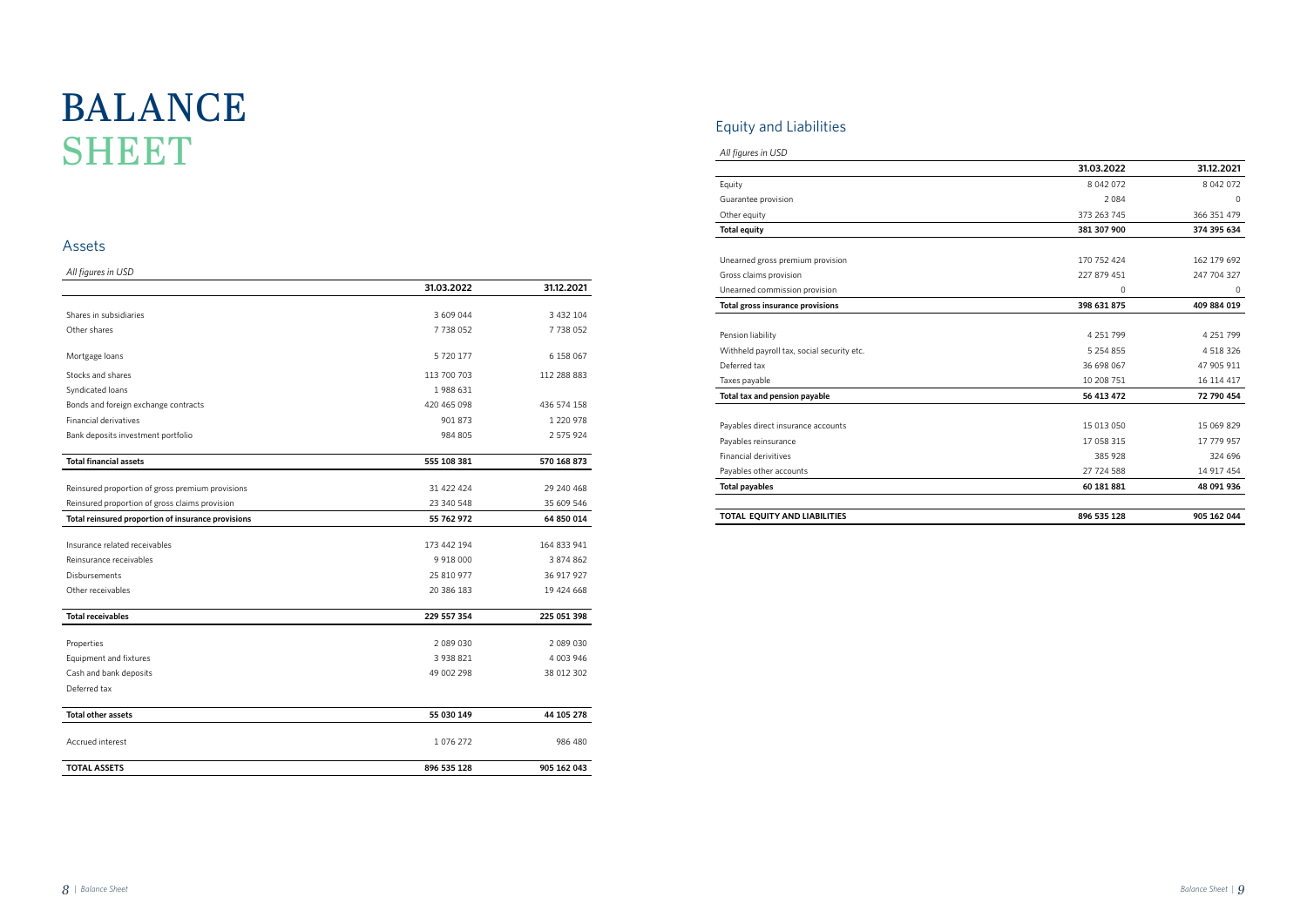| Other equity | <b>Guarantee provision</b> | <b>Total equity</b> |
|--------------|----------------------------|---------------------|
| 366 351 479  | 2084                       | 374 395 634         |
| 6912266      |                            | 6912266             |
| 373 263 745  | 2084                       | 381 307 900         |

#### *All figures in USD*

|                                                                                                      | 31.03.2022                | 2021                    |
|------------------------------------------------------------------------------------------------------|---------------------------|-------------------------|
| Profit of the year before tax                                                                        | 10 822 536                | 46 995 878              |
| Change in net technical reserves                                                                     | $-2$ 165 102              | 54 574 733              |
| Unrealised value change other shares                                                                 | 0                         | 10 947                  |
| Net profit on sale of fixed shares                                                                   | 0                         | $\Omega$                |
| Change in disbursements                                                                              | 11 106 950                | $-1672673$              |
| Net profit on sale of fixed assets                                                                   | 0                         | $\Omega$                |
| Change in net pension funds                                                                          | $\Omega$                  | $-123674$               |
| Change in net receivables                                                                            | $-2937456$                | -49 605 152             |
| Depreciation                                                                                         | 209 310                   | 627 537                 |
| Taxes paid                                                                                           | -20 983 980               | -21 192 281             |
| Net cash flow from operations before financial assets                                                | -3 947 741                | 29 615 315              |
|                                                                                                      |                           |                         |
| Change in net bonds                                                                                  | 14 124 197                | -12 304 336             |
| Change in net stocks and shares                                                                      | $-1411820$                | $-3987713$              |
| Change in net financial derivatives                                                                  | 380 337                   | 3 190 131               |
| Net cash flow from financial assets                                                                  | $\mathbf 0$<br>13 092 713 | $\Omega$<br>-19 482 180 |
|                                                                                                      |                           |                         |
| A Net cash flow from operational activities                                                          | 9 144 972                 | 10 133 136              |
| Cash generated/used by investing activities                                                          |                           |                         |
| Net receipts/payments related to purchase/capitalization of subsidiaries and<br>associated companies | $\mathbf{O}$              | -176 940                |
| Net receipts/payments related to sale/purchase of fixed assets                                       | $-144$ 184                | $-443962$               |
| Change in mortgage loans                                                                             | 437 890                   | 1 431 708               |
| B Net cash inflow/outflow from investment activities                                                 | 293 706                   | 810 806                 |
|                                                                                                      |                           |                         |
| C Net financing activities - dividend paid to members                                                | 0                         | 0                       |
| D Effect of changes in exchange rates on cash and cash equivalents                                   | $-39801$                  | 602 018                 |
| A+B+C+D Net change in cash and cash equivalents                                                      | 9 398 877                 | 11 545 960              |
| Cash and cash equivalents 01.01                                                                      | 40 588 225                | 29 042 265              |
|                                                                                                      |                           |                         |

### $O$ wners' funds **Equity at 31.12.2021** 8 042 072 Allocation 6 912 266 6 912 266 6 912 266 6 912 266 6 912 266 6 912 266 6 912 266 6 912 266 6 912 266 6 912 266 **Equity at 31.03.2022** 8 042 072

## STATEMENT OF CASH FLOW

## DEVELOPMENT IN EQUITY

*All figures in USD*

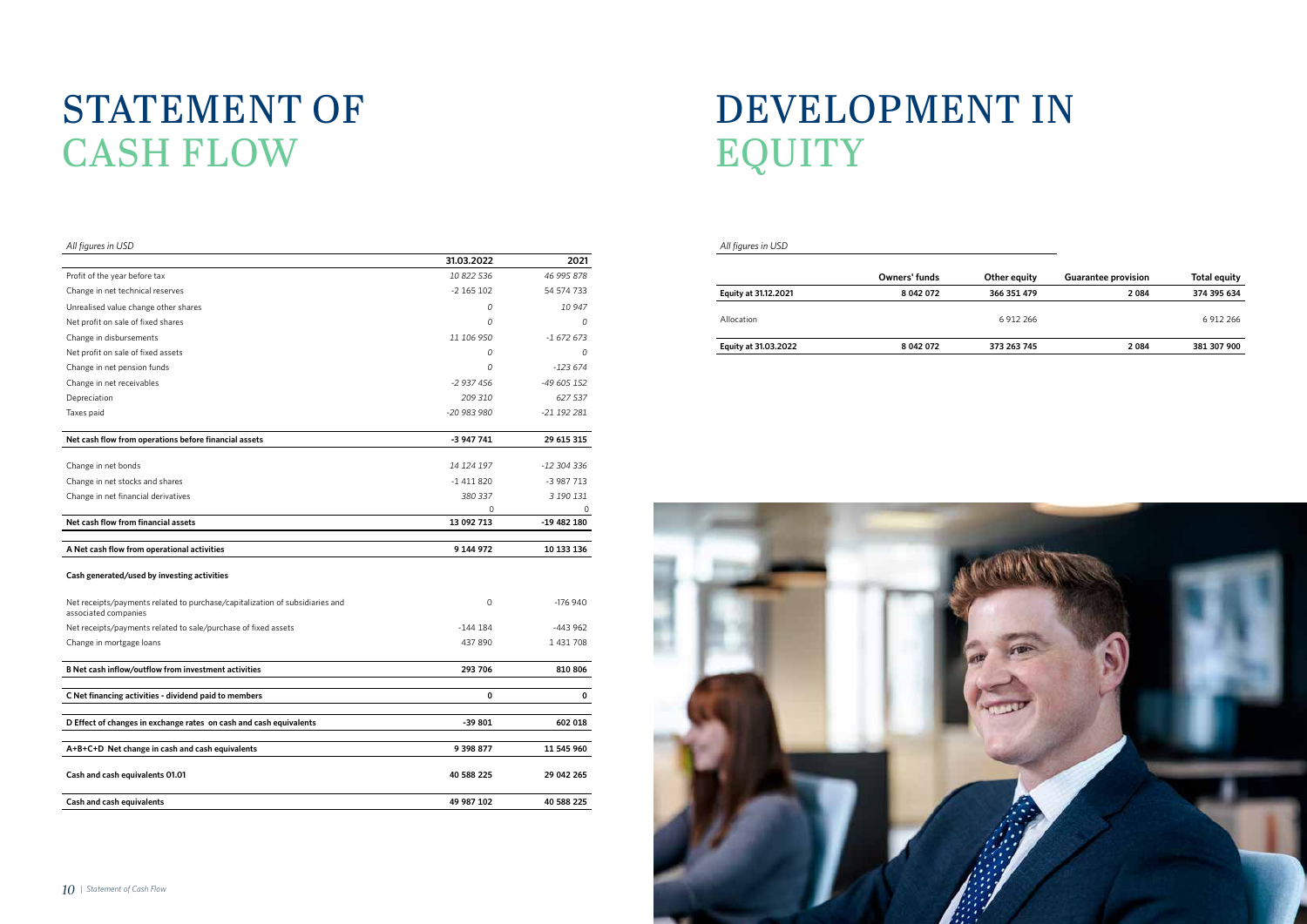#### Note 1 - Accounting policies

Norwegian Hull Club's interim financial report is presented in accordance with IAS 34 interim financial reporting and in compliance with the Norwegian Accounting Act, Finance Ministry's prescribed regulations from December 16, 1998 on Financial Statements for Insurance companies and regulations from January 21, 2008 on simplified IFRS.

The application of IAS 34 means that the report is limited relative to the presentation of a full annual report.

The main accounting policies are unchanged from the annual report 2020 and the annual report contains the full description of the accounting policies.

#### Note 2- Claims expenses

Guarantee liability regarding claims Gross guarantees issued 12<sup>0</sup> Counter-guarantees from co-insurers 7 Guarantees for own account 44

|                                              | 31.03.2022 | 31.03.2021 |
|----------------------------------------------|------------|------------|
| Gross claims                                 | 31 641 927 | 35 681 445 |
| Claims for own account                       | 30 827 601 | 32 737 716 |
| Run off gain $(+)$ / loss (-) gross          | 4 680 540  | 1 500 357  |
| Run off gain $(+)/$ loss (-) for own account | 4 049 977  | 2801070    |

#### Note 3 - Market value adjustments

|                   |                   | 31.12.2021   |                   | 31.03.2022   | Change            |              |
|-------------------|-------------------|--------------|-------------------|--------------|-------------------|--------------|
|                   | <b>Book Value</b> | Market Value | <b>Book Value</b> | Market Value | <b>Book Value</b> | Market Value |
| Bonds             | 436 574 158       | 436 574 158  | 420 465 097       | 420 465 097  | (16109061)        | (16109061)   |
| Stocks and shares | 112 288 883       | 112 288 883  | 113 700 703       | 113 700 703  | 1411820           | 1411820      |
| Derivatives       | 1 220 978         | 1 220 978    | 901873            | 901873       | (319105)          | (319105)     |
| In total          | 550 084 020       | 550 084 020  | 535 067 673       | 535 067 673  | (15016347)        | (15016347)   |

### EXPLANATORY NOTES TO THE INTERIM FINANCIAL REPORT

#### Note 4 - Off balance items

**31.03.2022 31.12.2021**

| '9 600 494 | 122 110 549 |
|------------|-------------|
| '8 973 396 | 98 829 751  |
| 1 063 997  | 23 280 798  |

*All guarantees relate to clients` liabilities in connection with collisions, groundings etc. associated with The Club's activities.*

#### Note 5 - Material events subsequent to the end of the interim period

To the best of our knowledge, there have been no material events subsequent to the end of the interim period.